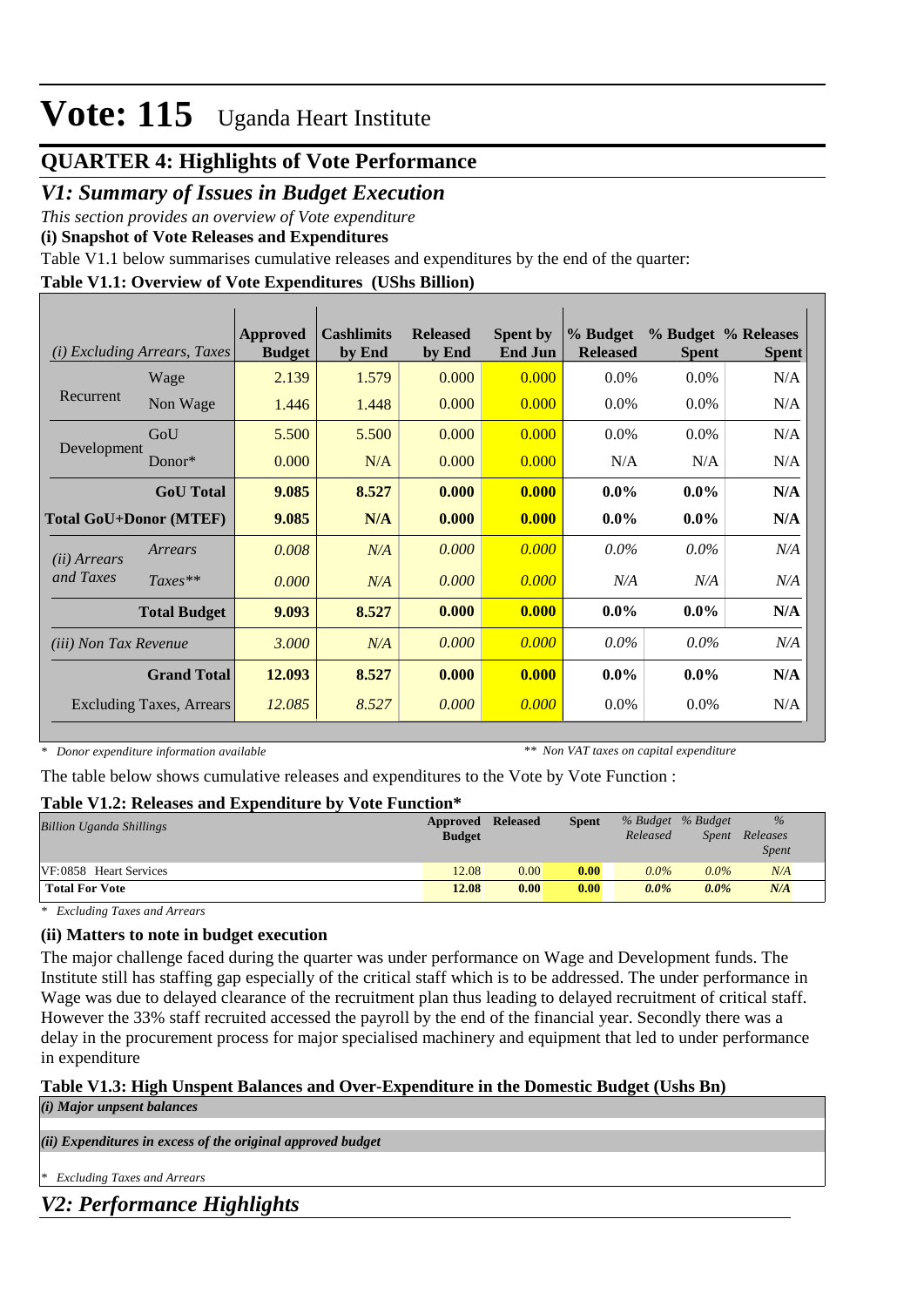## **QUARTER 4: Highlights of Vote Performance**

*This section provides highlights of output performance, focusing on key outputs and actions impelemented to improve section performance.*

### **Table V2.1: Key Vote Output Indicators and Expenditures\***

| Vote, Vote Function<br>Key Output                     | <b>Approved Budget and</b><br><b>Planned outputs</b>                | <b>Cumulative Expenditure</b><br>and Performance                                      | <b>Status and Reasons for</b><br>any Variation from Plans                                         |  |  |  |
|-------------------------------------------------------|---------------------------------------------------------------------|---------------------------------------------------------------------------------------|---------------------------------------------------------------------------------------------------|--|--|--|
| <b>Vote Function: 0858 Heart Services</b>             |                                                                     |                                                                                       |                                                                                                   |  |  |  |
| <b>Output: 085801</b>                                 | <b>Heart Research</b>                                               |                                                                                       |                                                                                                   |  |  |  |
| Description of Performance: 5.4 proposals done        |                                                                     | 4 proposals done                                                                      | No variations noted                                                                               |  |  |  |
|                                                       | 6. 2 publications done                                              | 2 publications done                                                                   |                                                                                                   |  |  |  |
| <b>Output Cost:</b>                                   | UShs Bn:<br>0.866                                                   | UShs Bn:                                                                              | 0.0%<br>0.000 % Budget Spent:                                                                     |  |  |  |
| Output: 085802                                        | <b>Heart Care Services</b>                                          |                                                                                       |                                                                                                   |  |  |  |
| Description of Performance: 1. Perform 100 Open heart | surgeries                                                           | 1.90 Open heart surgeries<br>performed                                                | The under performance in open<br>heart surgeries, ECG, ECHO,<br>and closed heart surgeries were   |  |  |  |
|                                                       | 2. Perform 250 Closed heart<br>and thoracic surgeries               | 2. 240 Closed heart and thoracic due to delayed procurement of<br>surgeries performed | the machinery procured to carry<br>out the services. On the other                                 |  |  |  |
|                                                       | 3. Perform 12,000 Echos<br>done -                                   | 3.9,450 Echos done -                                                                  | hand the under performance in<br>Wage was due to delayed                                          |  |  |  |
|                                                       |                                                                     | 4.8,498 ECGs performed                                                                | clearance of the recruitment                                                                      |  |  |  |
|                                                       | 4. Perform 11,000 ECGs<br>5. Conduct 260 Stress tests               | 5. 246 Stress tests Conducted                                                         | plan thus leading to delayed<br>recruitment of critical staff.<br>However the 33% staff recruited |  |  |  |
|                                                       | 6. CCU/ICU Admissions - 500 done                                    | 6. 613 CCU /ICU Admissions                                                            | accessed the payroll by the end<br>of the financial year.                                         |  |  |  |
|                                                       | 7. Catherisation procedures -<br>200                                | 7. 261 Catherisation<br>procedures - done                                             |                                                                                                   |  |  |  |
|                                                       | 8- Perform 100 pacemaker<br>programming                             | 8-87 pacemaker programming<br>done                                                    |                                                                                                   |  |  |  |
|                                                       | 9. Conduct 200 Holter<br>monitoring                                 | 9. 134 Holter monitoring<br>conducted                                                 |                                                                                                   |  |  |  |
|                                                       | 10. Carry out 6,000 Laboratory<br>investigations                    | 10. 19,423 Laboratory<br>investigations done                                          |                                                                                                   |  |  |  |
|                                                       | 11. Perform 1,200 X-<br>ray                                         | 11. 1,111 X-rays done                                                                 |                                                                                                   |  |  |  |
|                                                       | 12. Cath-lab and surgical<br>consumables and sundries<br>procured   | 12. Cath-lab and surgical<br>consumables and sundries<br>procured                     |                                                                                                   |  |  |  |
|                                                       | 13. Cath-lab and surgical staff<br>trained.                         | 13. Cath-lab and surgical staff<br>trained.                                           |                                                                                                   |  |  |  |
|                                                       | 14. Cath-lab and surgical<br>machinery and equipment<br>maintained. | 14. Cath-lab and surgical<br>machinery and equipment<br>maintained.                   |                                                                                                   |  |  |  |
| Performance Indicators:                               |                                                                     |                                                                                       |                                                                                                   |  |  |  |
| No. of Thoracic and Closed<br><b>Heart Operations</b> | 250                                                                 | 240                                                                                   |                                                                                                   |  |  |  |
| No. of Open heart operations                          | 100                                                                 | 90                                                                                    |                                                                                                   |  |  |  |
| No. of Outpatients                                    | 12,200                                                              | 17107                                                                                 |                                                                                                   |  |  |  |
| <b>Output Cost:</b>                                   | UShs Bn:<br>3.626                                                   | UShs Bn:<br>0.000                                                                     | 0.0%<br>% Budget Spent:                                                                           |  |  |  |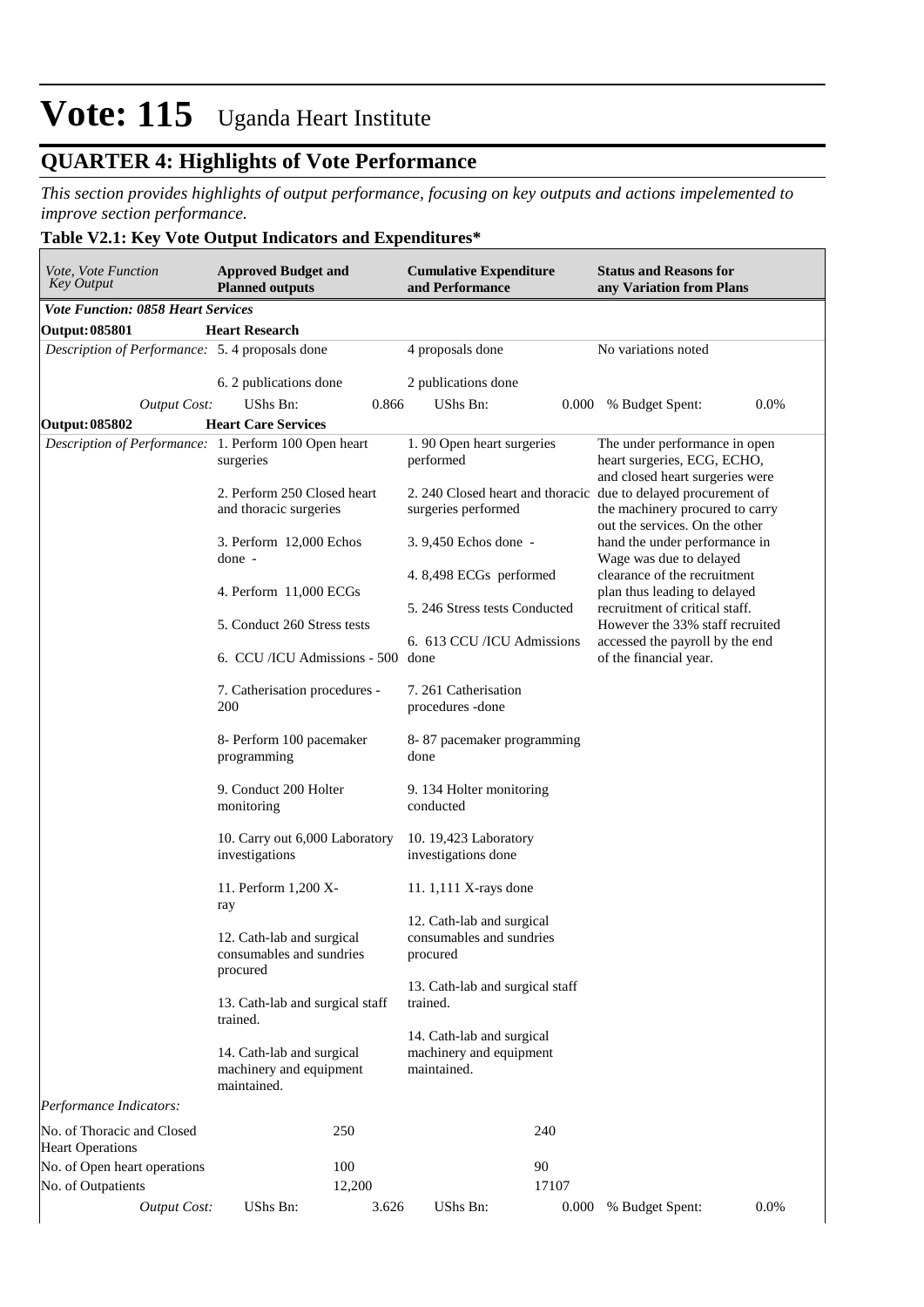## **QUARTER 4: Highlights of Vote Performance**

| <i>Vote, Vote Function</i><br><b>Key Output</b> | <b>Approved Budget and</b><br><b>Planned outputs</b>                 | <b>Cumulative Expenditure</b><br>and Performance |                                                     | <b>Status and Reasons for</b><br>any Variation from Plans |                         |         |
|-------------------------------------------------|----------------------------------------------------------------------|--------------------------------------------------|-----------------------------------------------------|-----------------------------------------------------------|-------------------------|---------|
| Output: 085803                                  | <b>Heart Outreach Services</b>                                       |                                                  |                                                     |                                                           |                         |         |
|                                                 | <i>Description of Performance</i> : - 14 regional referral hospitals |                                                  | - 14 regional referral hospitals                    |                                                           | No variation noted.     |         |
| <i>Performance Indicators:</i>                  | - 120 Visits to specialised<br>groups (e.g Schools)                  |                                                  | - 120 Visits to specialised<br>groups (e.g Schools) |                                                           |                         |         |
| No. of outreach visits                          | 134                                                                  |                                                  |                                                     | 134                                                       |                         |         |
| Output Cost:                                    | UShs Bn:                                                             | 0.048                                            | UShs Bn:                                            | 0.000                                                     | % Budget Spent:         | $0.0\%$ |
| <b>Vote Function Cost</b>                       | <b>UShs Bn:</b>                                                      |                                                  | 12.085 UShs Bn:                                     |                                                           | 0.000 % Budget Spent:   | $0.0\%$ |
| <b>Cost of Vote Services:</b>                   | UShs $B_n$ :                                                         |                                                  | 12.085 <i>UShs Bn</i> :                             |                                                           | $0.000\%$ Budget Spent: | $0.0\%$ |

*\* Excluding Taxes and Arrears*

The major challenge was the procurement process which was slow due to the nature of equipment to be procured.

#### **Table V2.2: Implementing Actions to Improve Vote Performance**

| <b>Planned Actions:</b>                                                                                                                                                                                 | <b>Actual Actions:</b>                                                                                                                                                                                                       | <b>Reasons for Variation</b>                                                                                                                                               |
|---------------------------------------------------------------------------------------------------------------------------------------------------------------------------------------------------------|------------------------------------------------------------------------------------------------------------------------------------------------------------------------------------------------------------------------------|----------------------------------------------------------------------------------------------------------------------------------------------------------------------------|
| Vote: 115 Uganda Heart Institute                                                                                                                                                                        |                                                                                                                                                                                                                              |                                                                                                                                                                            |
| Vote Function: 08.58 Heart Services                                                                                                                                                                     |                                                                                                                                                                                                                              |                                                                                                                                                                            |
| Procurement plan in place to ensure<br>timely availability of quality specialised<br>drugs, chemicals, devices, pacemaker<br>implants and sundries in quantities that<br>are in tandem with the demand. | Procurement plan in place to ensure<br>timely availability of quality specialised<br>drugs, chemicals, devices, pacemaker<br>implants and sundries in quantities that<br>are in tandem with the demand.                      | No variation noted.                                                                                                                                                        |
| Recruitment plan for critical staff<br>submitted to Ministry of Health and<br>Ministry of Public Service for clearance to<br>enable recruitment by the Health Service<br>Commission.                    | <b>Recruitment of critical staff incresed</b><br>from $37\%$ to $60\%$ by the end of the<br>financial year                                                                                                                   | There variation to recruit the required<br>numbers of critical staff was due to delays<br>in the clearance of the recruitment process<br>by the Health Service Commission. |
| Vote: 115 Uganda Heart Institute                                                                                                                                                                        |                                                                                                                                                                                                                              |                                                                                                                                                                            |
| Vote Function: 08.58 Heart Services                                                                                                                                                                     |                                                                                                                                                                                                                              |                                                                                                                                                                            |
| More technical staff will be trained to<br>ensure efficient and effective running of<br>the cath-lab and the dedicated theatre.<br>This will include 2 cath-lab tecchnicians<br>and 2 cardiologists.    | More technical staff be trained to<br>ensure efficient and effective running of<br>the cath-lab and the dedicated theatre. 2<br>cath-lab technicians and 2 cardiologists<br>were trained by the end of the financial<br>year | No major variation noted                                                                                                                                                   |

## *V3: Details of Releases and Expenditure*

*This section provides a comprehensive summary of the outputs delivered by the Vote and further details of Vote expenditures by Vote Function and Expenditure Item.*

#### **Table V3.1: GoU Releases and Expenditure by Output\***

| Billion Uganda Shillings                                        | Approved<br><b>Budget</b> | <b>Released</b> | <b>Spent</b> | $%$ GoU<br><b>Budget</b><br>Released | $%$ GoU<br><b>Budget</b><br><i>Spent</i> | $%$ GoU<br>Releases<br><i>Spent</i> |
|-----------------------------------------------------------------|---------------------------|-----------------|--------------|--------------------------------------|------------------------------------------|-------------------------------------|
| VF:0858 Heart Services                                          | 9.08                      | 0.00            | 0.00         | $0.0\%$                              | $0.0\%$                                  | N/A                                 |
| Class: Outputs Provided                                         | 3.58                      | 0.00            | 0.00         | $0.0\%$                              | $0.0\%$                                  | N/A                                 |
| 085801 Heart Research                                           | 0.04                      | 0.00            | 0.00         | $0.0\%$                              | $0.0\%$                                  | N/A                                 |
| 085802 Heart Care Services                                      | 2.67                      | 0.00            | 0.00         | $0.0\%$                              | $0.0\%$                                  | N/A                                 |
| 085803 Heart Outreach Services                                  | 0.05                      | 0.00            | 0.00         | $0.0\%$                              | $0.0\%$                                  | N/A                                 |
| 085804 Heart Institute Support Services                         | 0.84                      | 0.00            | 0.00         | $0.0\%$                              | $0.0\%$                                  | N/A                                 |
| Class: Capital Purchases                                        | 5.50                      | 0.00            | 0.00         | $0.0\%$                              | $0.0\%$                                  | N/A                                 |
| 085876 Purchase of Office and ICT Equipment, including Software | 0.14                      | 0.00            | 0.00         | $0.0\%$                              | $0.0\%$                                  | N/A                                 |
| 085877 Purchase of Specialised Machinery & Equipment            | 5.18                      | 0.00            | 0.00         | $0.0\%$                              | $0.0\%$                                  | N/A                                 |
|                                                                 |                           |                 |              |                                      |                                          |                                     |